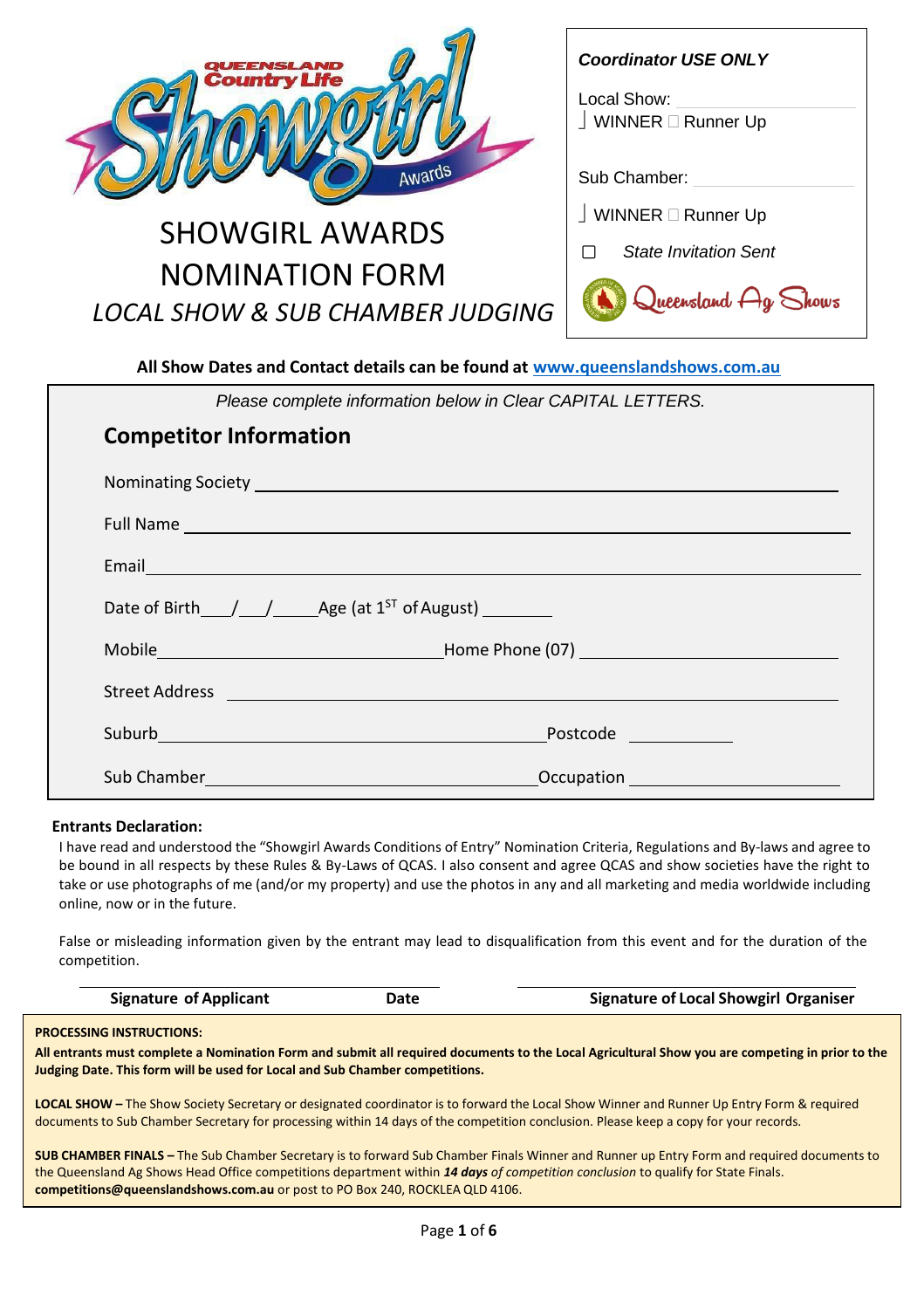

# SHOWGIRL AWARDS – PROFILE FORM "A" *LOCAL SHOW & SUB CHAMBER JUDGING*

|    | Full Name:                                                     |
|----|----------------------------------------------------------------|
|    |                                                                |
|    | <b>Education:</b>                                              |
|    |                                                                |
|    |                                                                |
|    |                                                                |
|    |                                                                |
| 1. | Current Occupation and Career Aspirations (100 words or less): |
|    |                                                                |
|    |                                                                |
|    |                                                                |
|    |                                                                |
|    |                                                                |
|    |                                                                |
|    |                                                                |
| 2. | Sporting Interests and Hobbies (100 words or less):            |
|    |                                                                |
|    |                                                                |
|    |                                                                |
|    |                                                                |
|    |                                                                |
|    |                                                                |

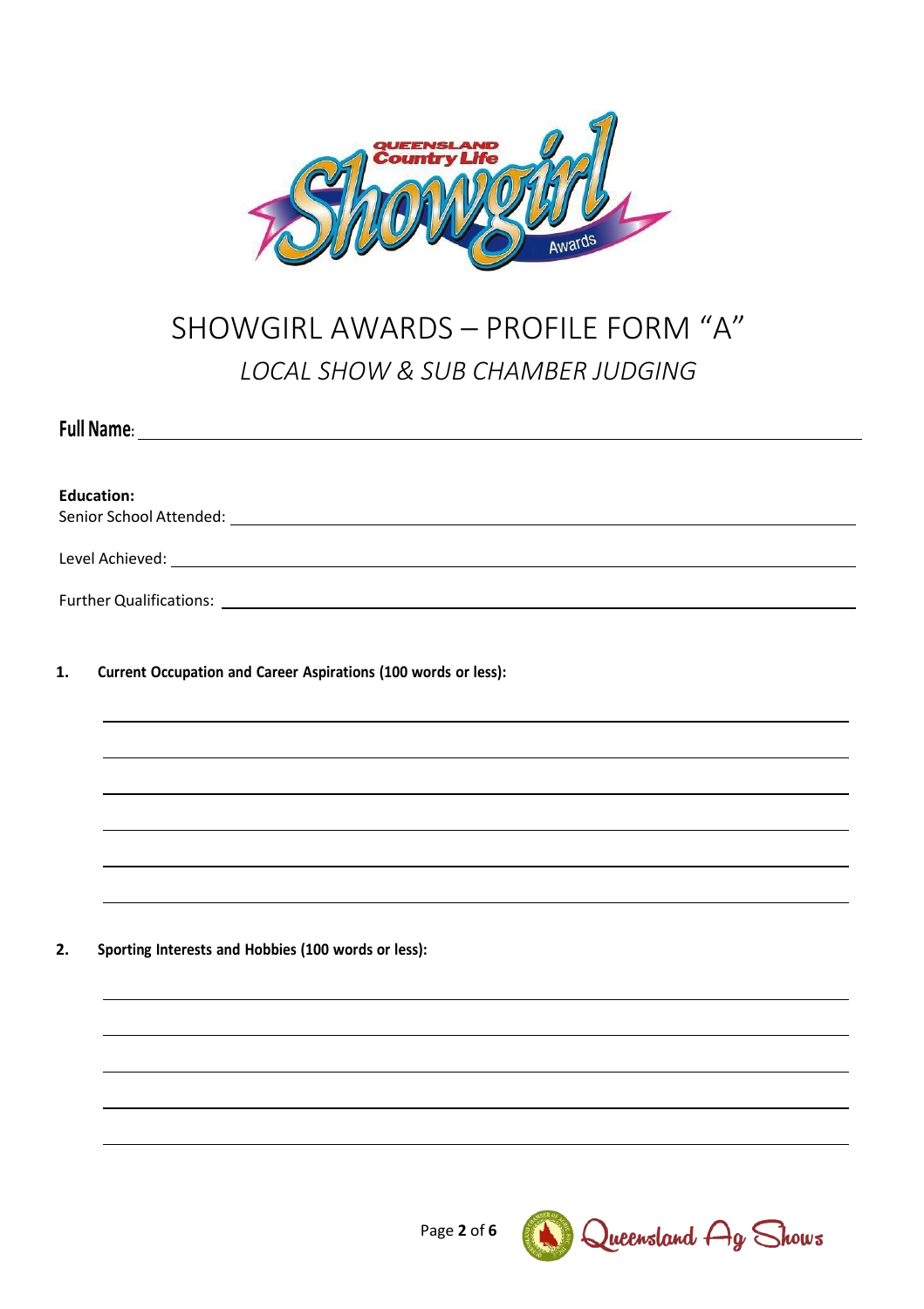**3. Current Community Involvement / Volunteer Roles (100 words or less):**

**4. Ambitions and Life Goals (100 words or less):**

**5. Why would you like to be a Showgirl (150 words or less):**

**6. Whatskills and knowledge do you need to become a Showgirl (150words orless):**

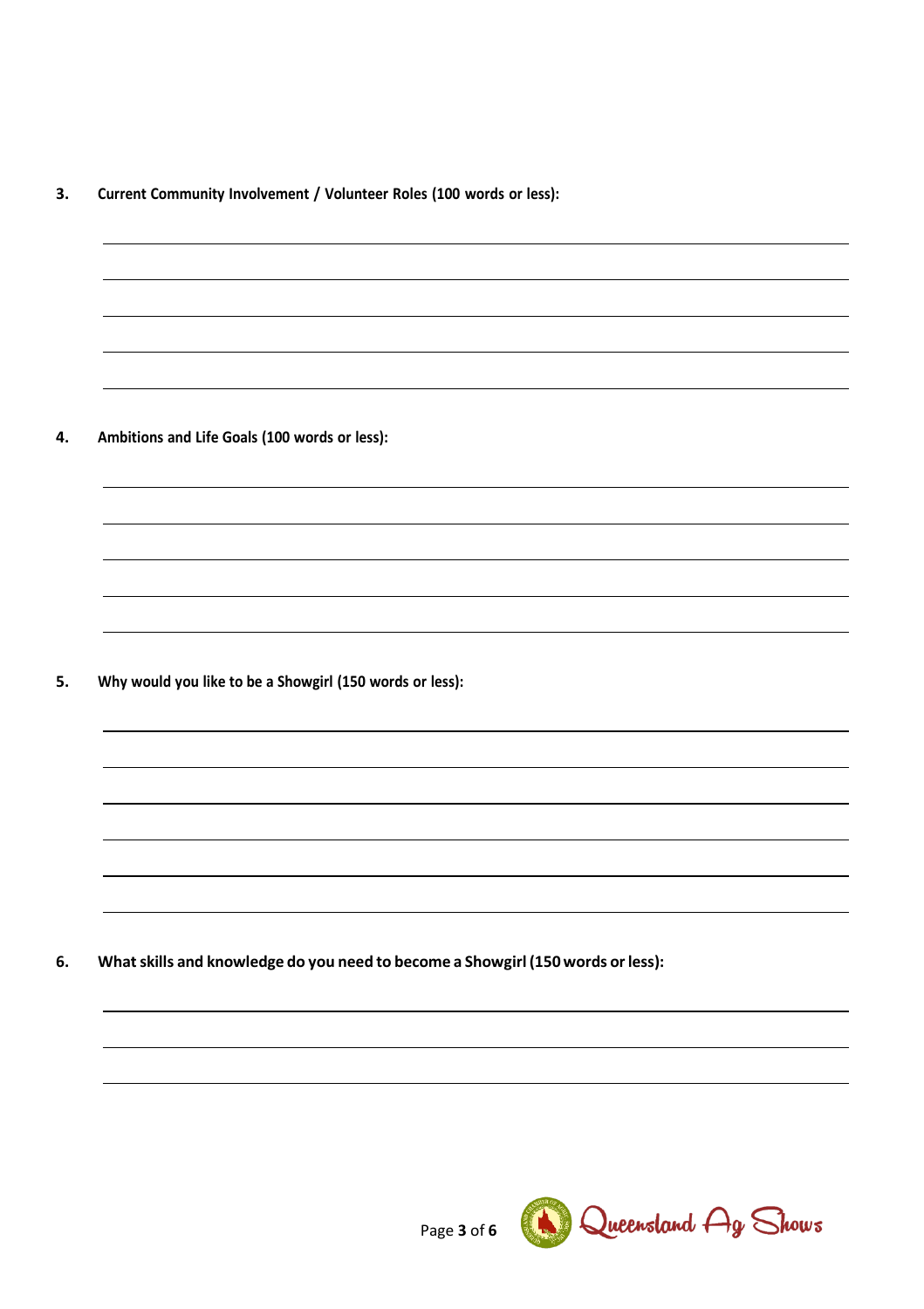**7. What do you think the role of being a Showgirl entails(150 words orless):**

**8. What is your most embarrassing or cherished childhood memory (100 words or less):**

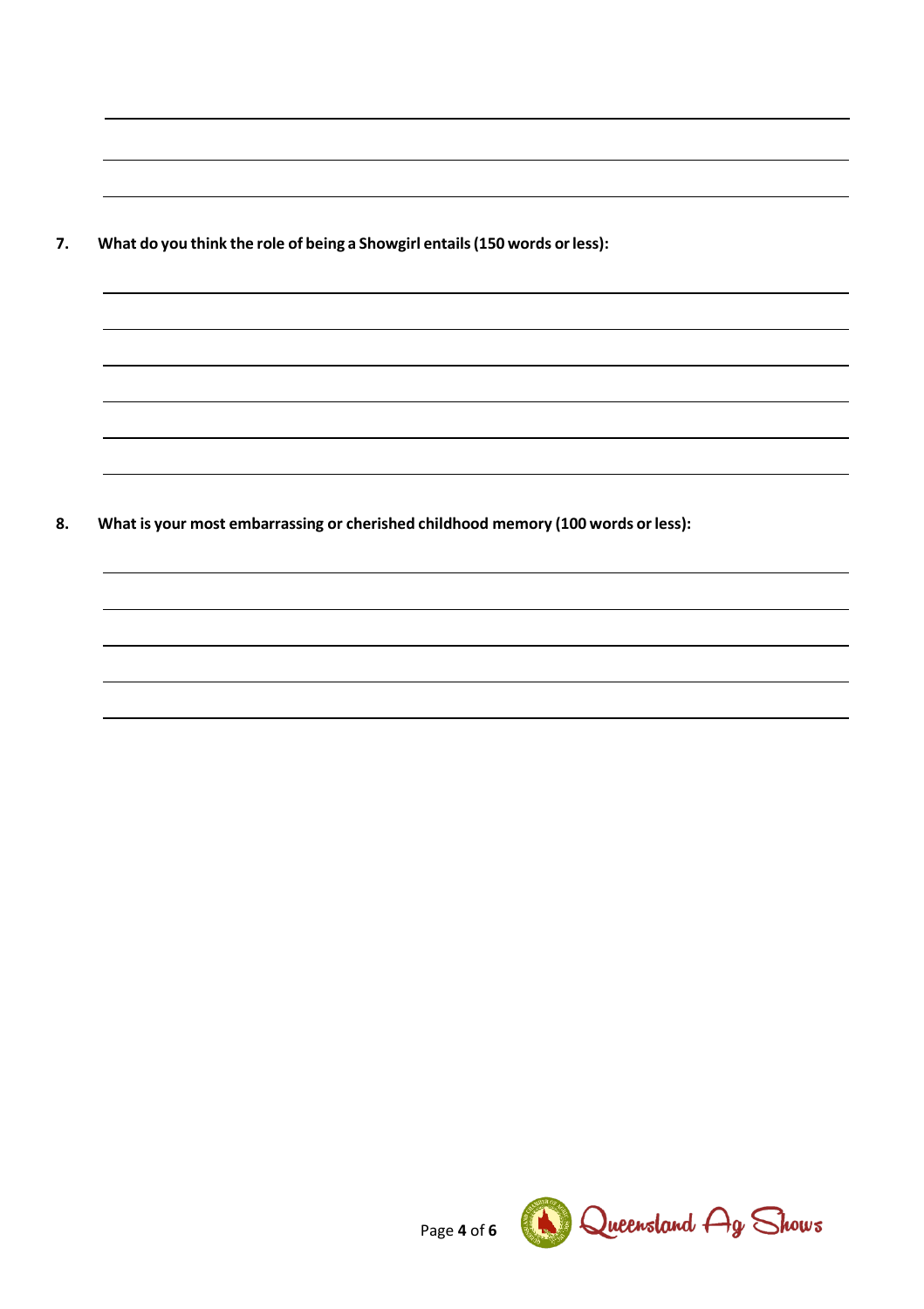

# SHOWGIRL AWARDS – MEDICAL FORM *LOCAL SHOW & SUB CHAMBER JUDGING*

## **MEDICAL INFORMATION**

| Name                   |  |
|------------------------|--|
| Show Society           |  |
| Sub-Chamber            |  |
| Date of Birth          |  |
| <b>Medicare Number</b> |  |

## **Dietary Requirements**

Eg. Vegetarian, gluten free

| <b>Heart Problems</b>            | yes/no |  |
|----------------------------------|--------|--|
| <b>Respiratory Problems</b>      | yes/no |  |
| Allergies                        | yes/no |  |
| <b>Travel Sickness</b>           | yes/no |  |
| <b>Blood Pressure</b>            | yes/no |  |
| Operations                       | yes/no |  |
| Epilepsy                         | yes/no |  |
| <b>Recent illness Injections</b> | yes/no |  |
| Eg. Tetanus                      | yes/no |  |
| Drugs required                   | yes/no |  |
| Phobias                          | yes/no |  |
| <b>Diabetes</b>                  | yes/no |  |
| Other:                           |        |  |
|                                  |        |  |

### **Emergency Contact**

| <b>Name</b>         |  |
|---------------------|--|
| <b>Phone Number</b> |  |
| <b>Mobile</b>       |  |